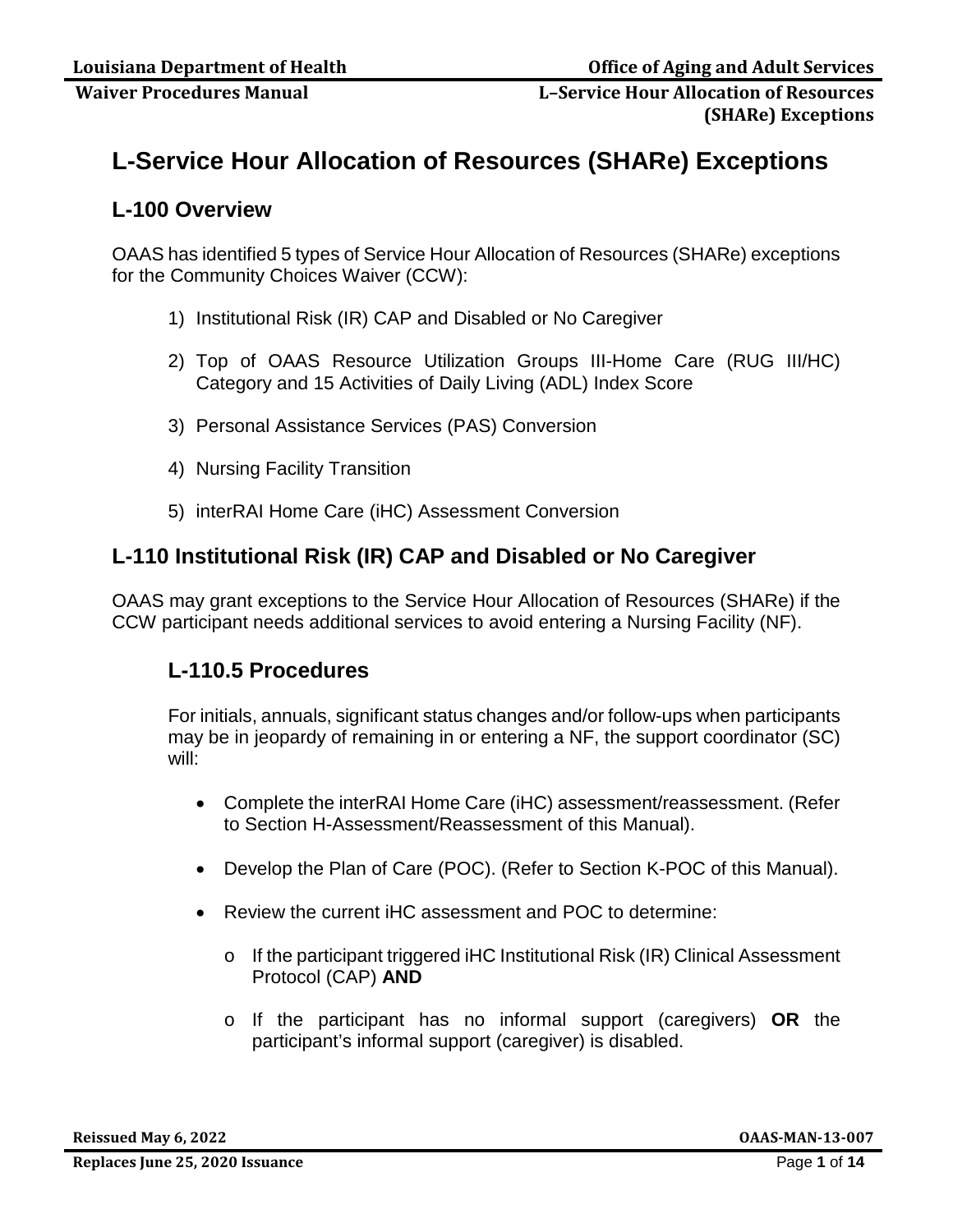**NOTE: Contact with the participant and caregivers may be necessary to make the caregiver determination.** 

**Only FIRST TIME requests** for SHARe exceptions require RO review and approval. Once initially approved by RO, the SC and SCS must review the case with each iHC assessment to ensure the participant continues to meet the exception criteria.

SC will:

• Submit the entire POC packet to SCS to review.

SCS will:

- Review the entire POC packet.
- Send the entire POC packet to RO for approval if the above SHARe exception criteria apply.

### **NOTE: RO will only review the POC packet for SHARe exception approval the FIRST time the participant meets the above criteria.**

RO will (First Time Review Only):

- Review POC packet to determine if the SHARe Exception should be granted for this participant.
- If the exception is warranted, RO will send an email, including the approval statement below, to the SC and SCS.

SC will:

- Document the exception in the notebook section of the iHC assessment. The **iHC** notebook entry must include the following:
	- o The type of SHARe Exception approved; and
	- o The following language: "An adjustment to the Plan of Care (POC) has been authorized by OAAS for **Institutional Risk (IR) CAP and Disabled or No Caregiver** Exception on (INSERT INITIAL DATE of OAAS Authorization). As part of our ongoing evaluation and quality audit, we have determined that this participant's SHARe allotment must not exceed \$XX,XXX. Plan of Care (POC) will be adjusted as necessary."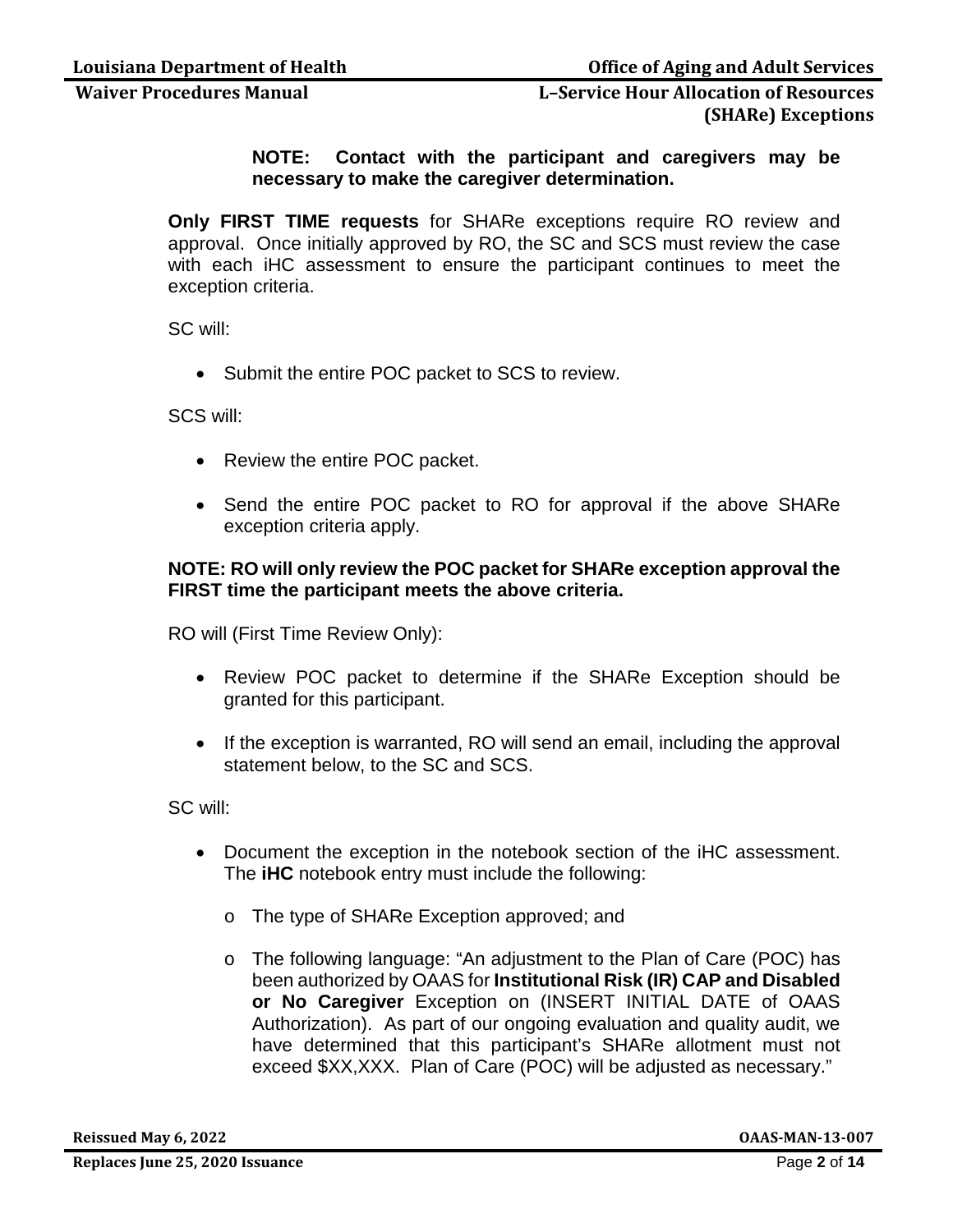**EXAMPLE of iHC Notebook Entry:**

**Date: 2/05/2022--An adjustment to the plan of care (POC) has been authorized by OAAS for Institutional Risk (IR) CAP and Disabled or No Caregiver Exception on 1/30/2022. As part of our ongoing evaluation and quality audit, we have determined that this participant's SHARe allotment must not exceed \$46,090. Plan of Care (POC) will be adjusted as necessary.**

- Revise the POC (flexible schedule and budget) to reflect the new budget amount for the participant, if it differs from the original request.
- Submit the entire POC packet to the SCS for approval (Refer to Section K- -POC SC Supervisor Review Procedures of this Manual).

### **NOTE: A copy of the exception approval iHC notebook entry must be submitted with the POC to the Data Management Contractor (DMC).**

For reassessments, including annuals, significant status changes and/or follow-ups when a SHARe exception is already in place/approved, the SC/SC Supervisor will:

- Review the reassessment to ensure the SHARe exception criteria continues to be met.
- Document the type of SHARe Exception approved and include the approval statement in the iHC notebook.
- Ensure the flexible schedule and budget do not exceed the maximum amount authorized.

## **L-120 Top of OAAS Resource Utilization Groups III-Home Care (RUG III/HC) RUG Category and 15 Activities of Daily Living (ADL) Index Score**

Office of Aging and Adult Services (OAAS) may grant exceptions to the Service Hour Allocation of Resources (SHARe) based on Regional Office (RO) and/or State Office (SO) review for Community Choices Waiver (CCW) participants that are at the top of a RUG category **AND** have an ADL Index Score of a 15 in order to avoid institutionalization.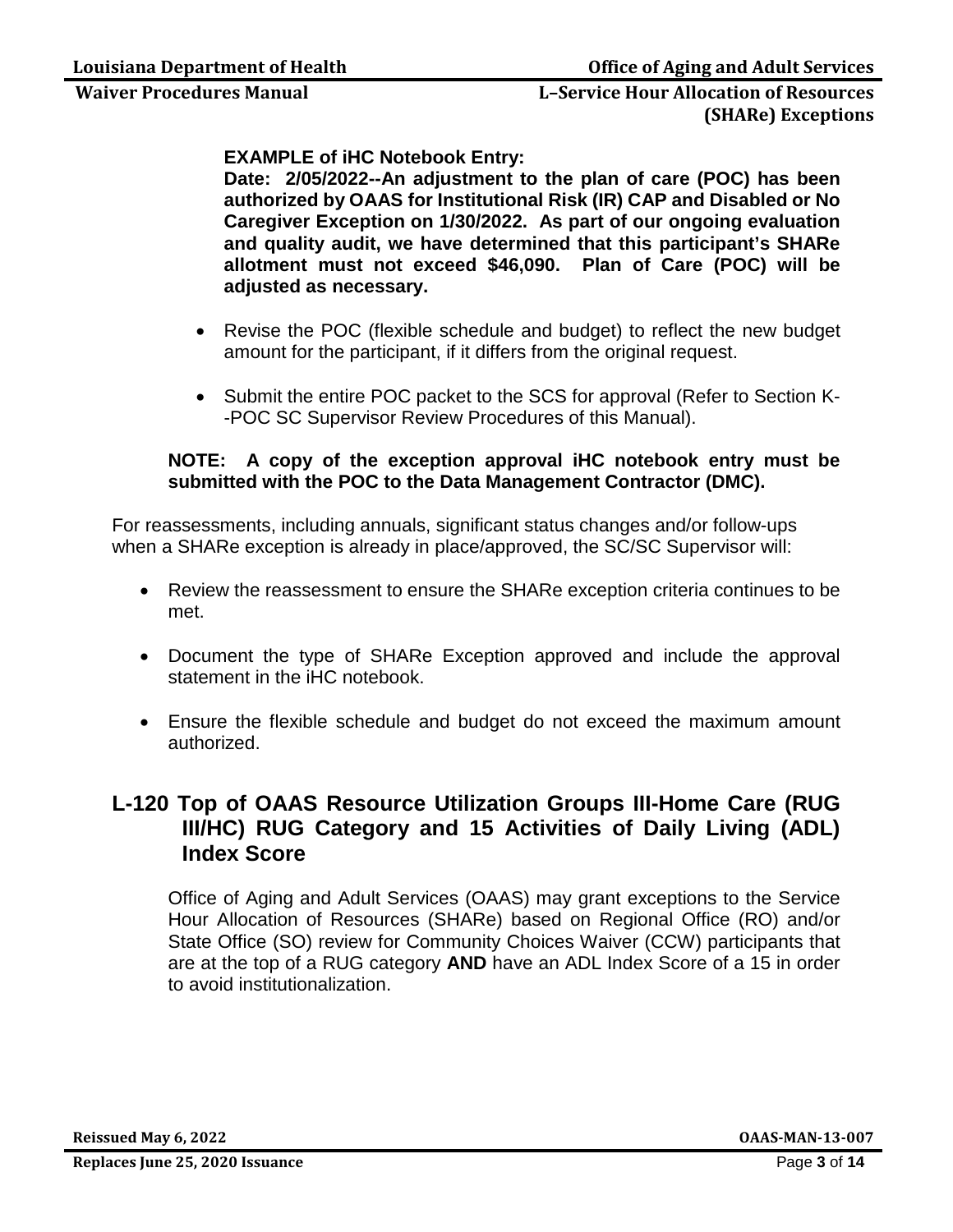## **L-120.5 Procedures**

If a participant is at the top of a RUG category AND his/her ADL Index Score is a 15 the SC can make recommendations to the SC supervisor to request an exception to the SHARe allocation for the individual's RUG Score.

If this is the first time reviewing for a Top of Rug Category AND 15 ADL Index Score exception for the participant, the flexible schedule and budget cannot exceed the maximum SHARe allocation for the participant's RUG Score without RO review and approval.

If it is NOT the first time reviewing for a Top of Rug Category AND 15 ADL Index Score exception, and when reassessed the participant's assessment **continues to meet** Top of Rug Category AND has a 15 ADL Index Score, the SC will develop the POC based on the SHARe Exception budget that was previously approved.

After completing the interRAI (iHC) assessment, the SC will submit the entire POC packet to the SC Supervisor (SCS) for review.

SCS will:

• Review the entire POC packet (Refer to Section K—POCs, SC Supervisor Review Procedures of this Manual) for the above criteria. If met, send to RO for approval.

**Only FIRST TIME requests** for SHARe exceptions require RO review. Once approved by RO, the SC will review to ensure the participant continues to meet the exception criteria.

RO will (First Time Review Only):

- Review POC packet to determine if the SHARe Exception should be granted for this participant and that the budget amount is appropriate.
- If the exception is warranted, RO will send an approval email to the SC and SC supervisor with the below standard approval statement.

SC will:

- Document the exception in the notebook section of the iHC. The notebook entry must include the following:
	- o iHC date
	- o The type of SHARe Exception and

**Reissued May 6, 2022 OAAS-MAN-13-007**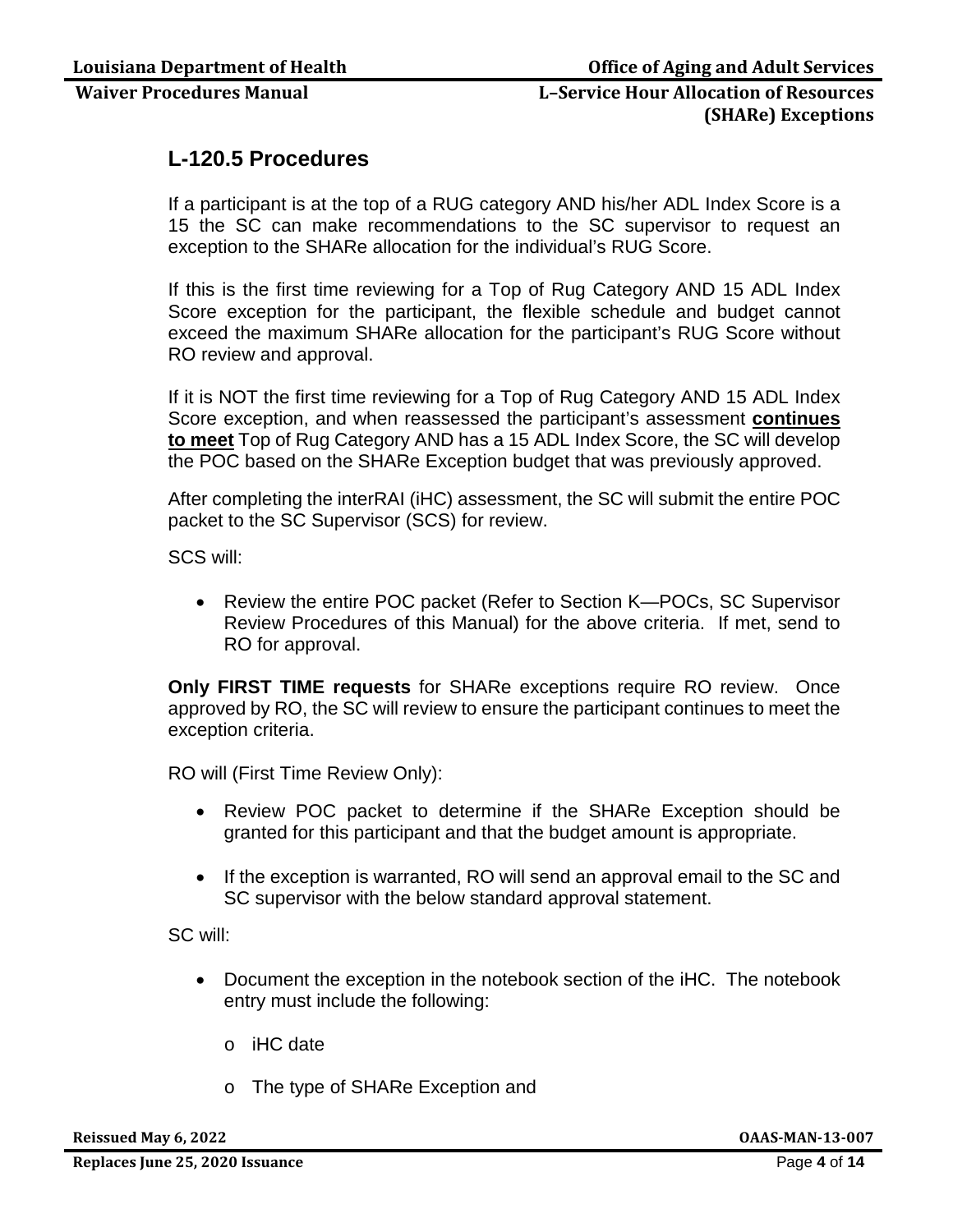o The following statement: "An adjustment to the plan of care (POC) has been authorized for **Top of Rug Category and 15 Activities of Daily Living (ADL) Index Score Exception** by OAAS on (INSERT INITIAL DATE of OAAS Authorization). As part of our ongoing evaluation and quality audit, we have determined that this participant's SHARe allotment must not exceed \$XX, XXX. Plan of Care (POC) will be adjusted as necessary."

### **EXAMPLE of iHC Notebook Entry:**

**Date: 5/10/2022-- An adjustment to the Plan of Care (POC) has been authorized for Top of Rug Category and 15 Activities of Daily Living (ADL) Index Score Exception by OAAS on 5/05/2022. As part of our ongoing evaluation and quality audit, we have determined that this participant's SHARe allotment must not exceed \$46,090. Plan of Care (POC) will be adjusted as necessary.**

First Time Review Only:

- Revise the POC (flexible schedule and budget) to reflect the new budget amount for the participant.
- Submit the entire POC packet to SC supervisor for approval (Refer Section K--POCs, SC Supervisor Review Procedures of this Manual).

### **NOTE: The SCA must also submit the RO SHARe exception approval email along with POC to the Data Management Contractor (DMC).**

For reassessments, including annuals, significant status changes and/or follow-ups when a SHARe exception is already in place/approved, the SC/SC Supervisor will:

- Review the reassessment to ensure the SHARe exception criteria continues to be met.
- Document the type of SHARe Exception approved and include the approval statement in the iHC notebook.
- Ensure the flexible schedule and budget do not exceed the maximum amount authorized.

## **L-130 Personal Assistance Services (PAS) Conversion**

**Reissued May 6, 2022 OAAS-MAN-13-007**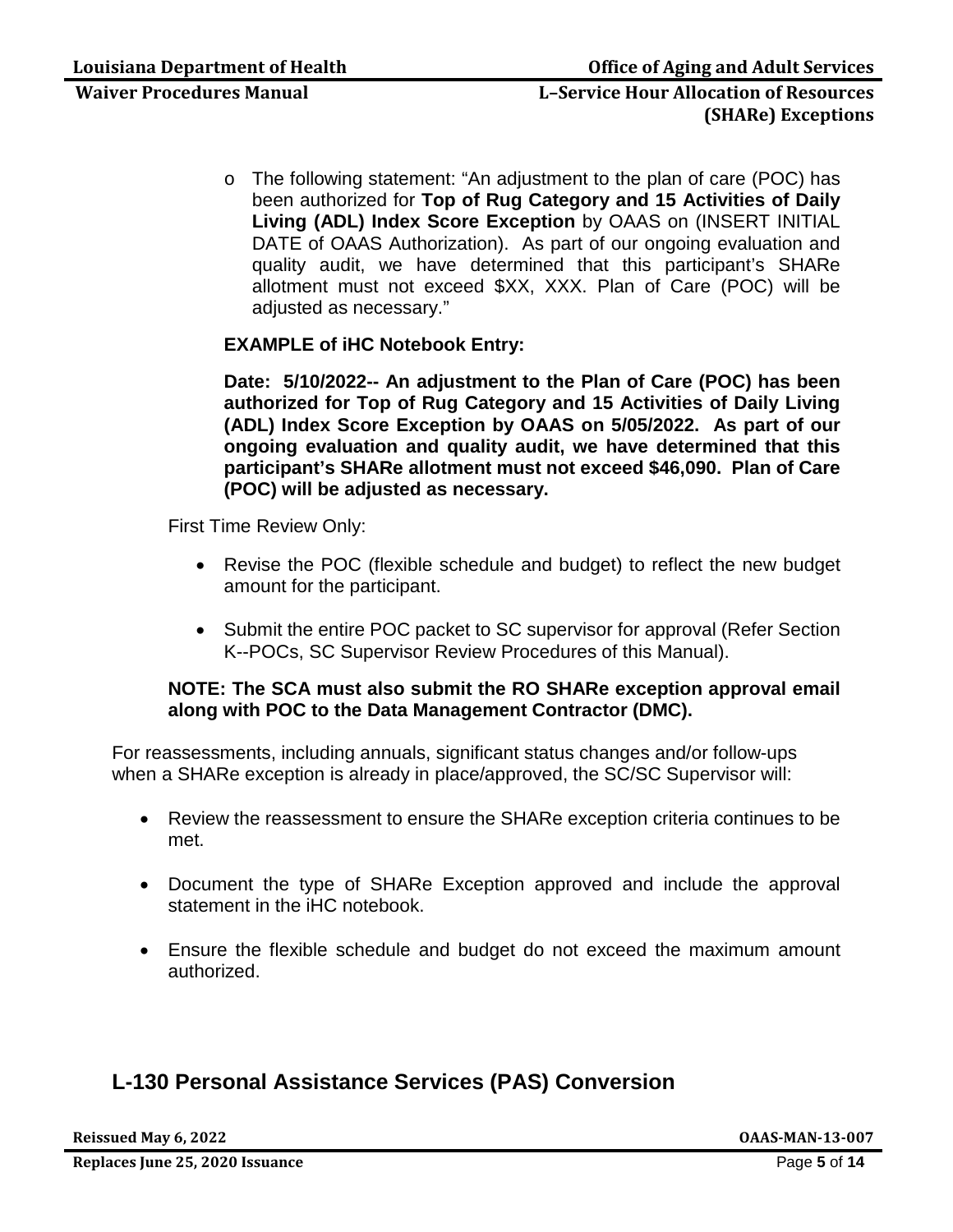In July 2010, the Office of Aging and Adult Services (OAAS) created Personal Assistance Services (PAS) and ceased Companion Services in the Elderly and Disabled Adult (EDA) Waiver program. At that time, OAAS combined the total number of Companion Services and Long Term-Personal Care Services (LT-PCS) hours to create the participant's new total hours for Personal Assistance Services (PAS), even if the amount exceeded the maximum annual SHARe allocation for his/her RUG score OR the maximum SHARe allocation in effect at that time.

If the participant's RUG Score changes, but the participant's functional needs have stayed the same or worsened, (i.e. ADL Index Score is higher) AND both RUG categories have the same budget allocation, then the participant should receive the **same number of PAS hours as the previous year**, even if the budget is over the annual SHARe allocation.

### **EXAMPLES of PAS Conversions:**

**Participant's 2009-2010 CCW Plan of Care (POC) was approved for 20 hours of Companion Services and 10 hours of Long Term-Personal Care Services (LT-PCS). Since his RUG Score remained the same and there were no significant changes, his 2010-2011 POC was approved for 30 hours of PAS (even though his budget amount exceeded the maximum annual SHARe allocation for his RUG score).** 

**If the participant had a RUG Score of 710 & 13 ADL Index Score for the last assessment but his/her current reassessment shows RUG Score 411 & 13 ADL Index Score, then the number of previous PAS hours should stay the same (even though the budget exceeds the annual SHARe allocation).**

## **L-130.5 Procedures**

For annuals, significant status changes and/or follow-ups that were previously approved by OAAS for a SHARe Exception for a PAS Conversion, the support coordinator (SC) will:

- Complete the iHC assessment. (Refer to Assessment/Reassessment Procedures).
- Review the participant's RUG Score and determine:
	- o If the participant's SHARe RUG Score remains the same as the previous iHC assessment **OR**
	- o If the participant's RUG Score changes, but the participant's functional needs have stayed the same or worsened (i.e. ADL Index Score is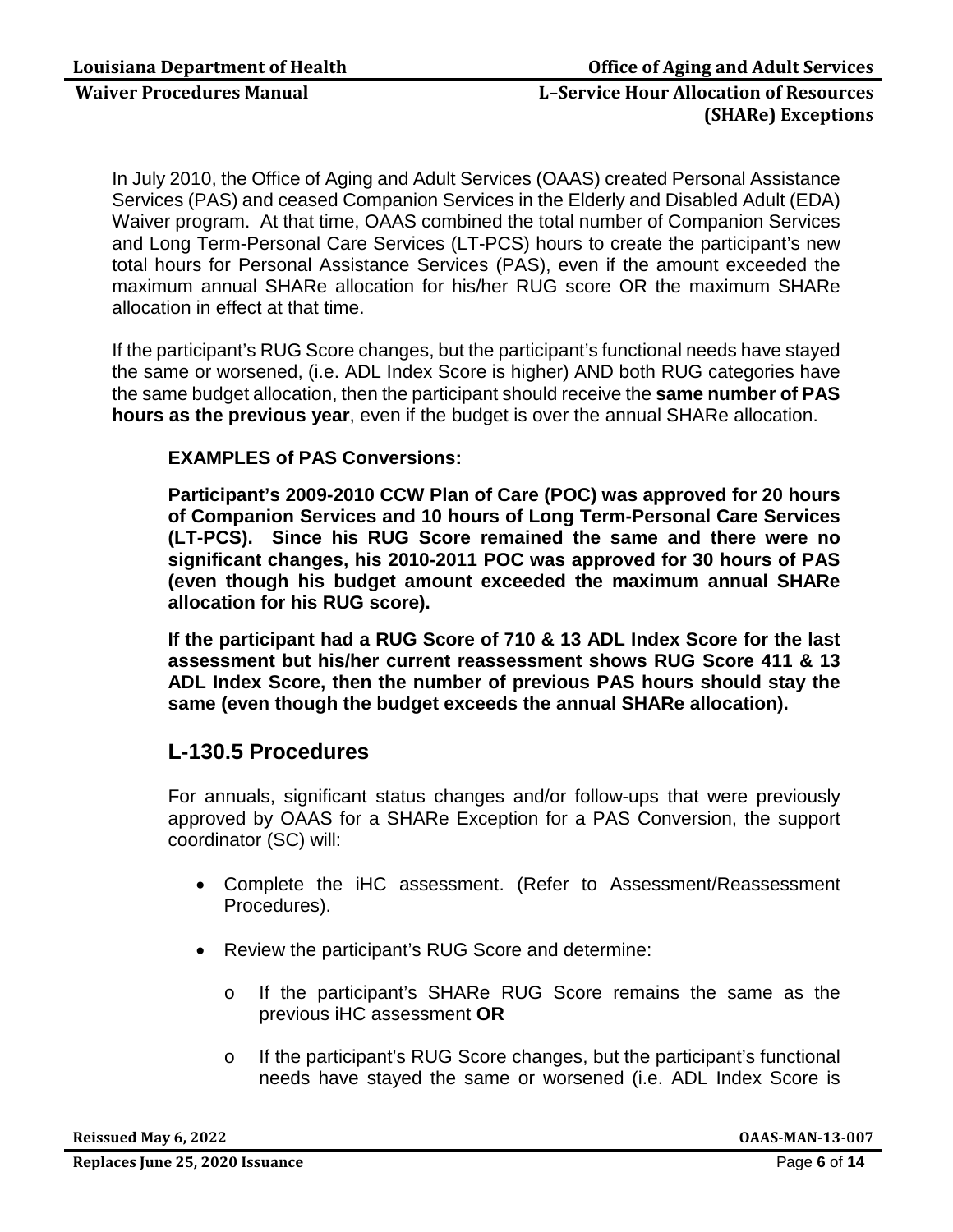### **Louisiana Department of Health Community Community Community Community Community Community Community Community**

## **Waiver Procedures Manual L–Service Hour Allocation of Resources (SHARe) Exceptions**

higher) AND both RUG categories have the same budget allocation AND the participant wants the same number of PAS hours as last year (# of hours 1st approved during PAS Conversion)

- o NONE of the following is applicable:
	- The reassessment indicates that the participant's functioning level has significantly improved, **OR**
	- **The participant has requested fewer PAS hours/services.**
	- **The participant's level of informal, natural, or other community** supports has significantly increased.

SC will:

• Develop the new POC based on the **same** number of PAS hours previously approved, even if the amount exceeds the maximum annual SHARe allocation for his/her RUG score **OR** the current maximum SHARe allocation.

**NOTE: If the participant wants to reduce number of PAS hours and receive other CCW services, the participant is no longer approved for PAS Conversion. The POC must not exceed the annual SHARe allocation for his/her RUG group.**

- Document this exception in the iHC notebook. The notebook entry must include the following:
	- o iHC date;
	- o The type of SHARe Exception; and
	- o The following statement: "An adjustment to the plan of care (POC) has been authorized for Personal Assistance Service (PAS) Conversion Exception by OAAS on (INSERT INTIAL DATE of OAAS Authorization). As part of our ongoing evaluation and quality audit, we have determined that this participant's SHARe allotment must not exceed \$XX,XXX/XX hours of PAS per week. Plan of Care (POC) will be adjusted as necessary."

### **iHC Notebook Entry EXAMPLE:**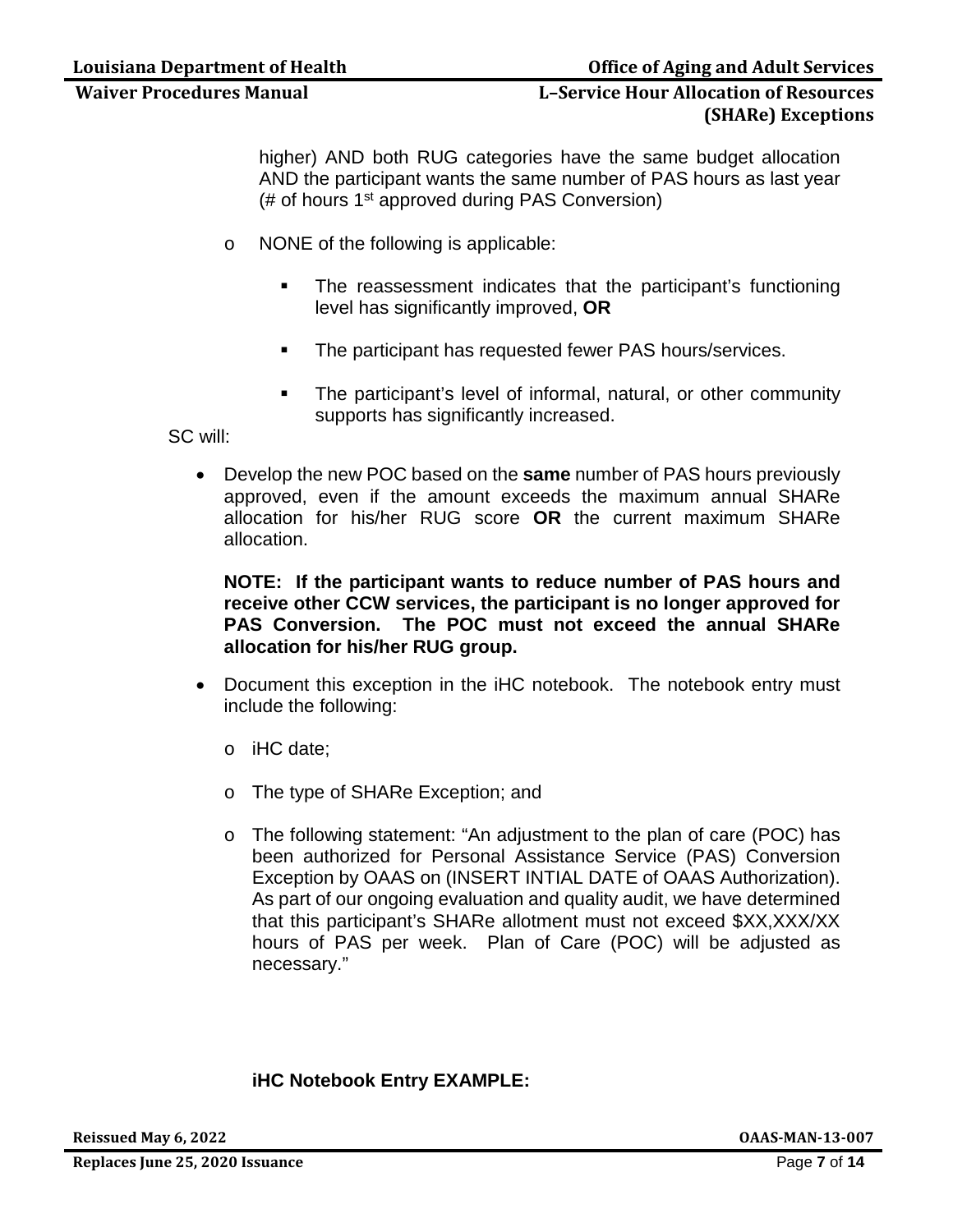> **Date: 7/20/2022 - An adjustment to the plan of care (POC) has been authorized for Personal Assistance Services (PAS) Conversion Exception by OAAS on 07/11/2013. As part of our ongoing evaluation and quality audit, we have determined that this participant's SHARe allotment must not exceed 40 hours of PAS per week. Plan of Care (POC) will be adjusted as necessary.**

If the reassessment indicates improvement (including increases in informal, natural or other community supports) **OR** participant requests fewer PAS hours/services, the SC will:

- Develop the POC based on the new iHC assessment.
- Submit entire POC packet to SCS for review.

SCS will:

• Review the entire POC packet (Refer to Section K-POCs, SC Supervisor Review Procedures of this Manual).

### **NOTE: A copy of the exception approval iHC notebook entry must be submitted with the POC to the Data Management Contractor (DMC).**

## **L-140 Nursing Facility Transition**

The Office of Aging and Adult Services (OAAS) may grant a one-time SHARe Exception to allow a CCW participant to transition from a NF to the community when it is determined that:

- The participant's Service Hour Allocation of Resources (SHARe) allotment is not sufficient to cover the costs of any of the following non-recurring services:
	- o Environmental Accessibility Adaptations (EAAs) (not including the costs of EAA basic or complex assessments)
	- o Assistive Devices and Medical Supplies
	- o Nursing Evaluations
	- o Skilled Maintenance Therapy (SMT) Evaluations
- The participant is currently residing in a Nursing Facility (NF) OR has transitioned from a NF within the last **365 calendar days; AND**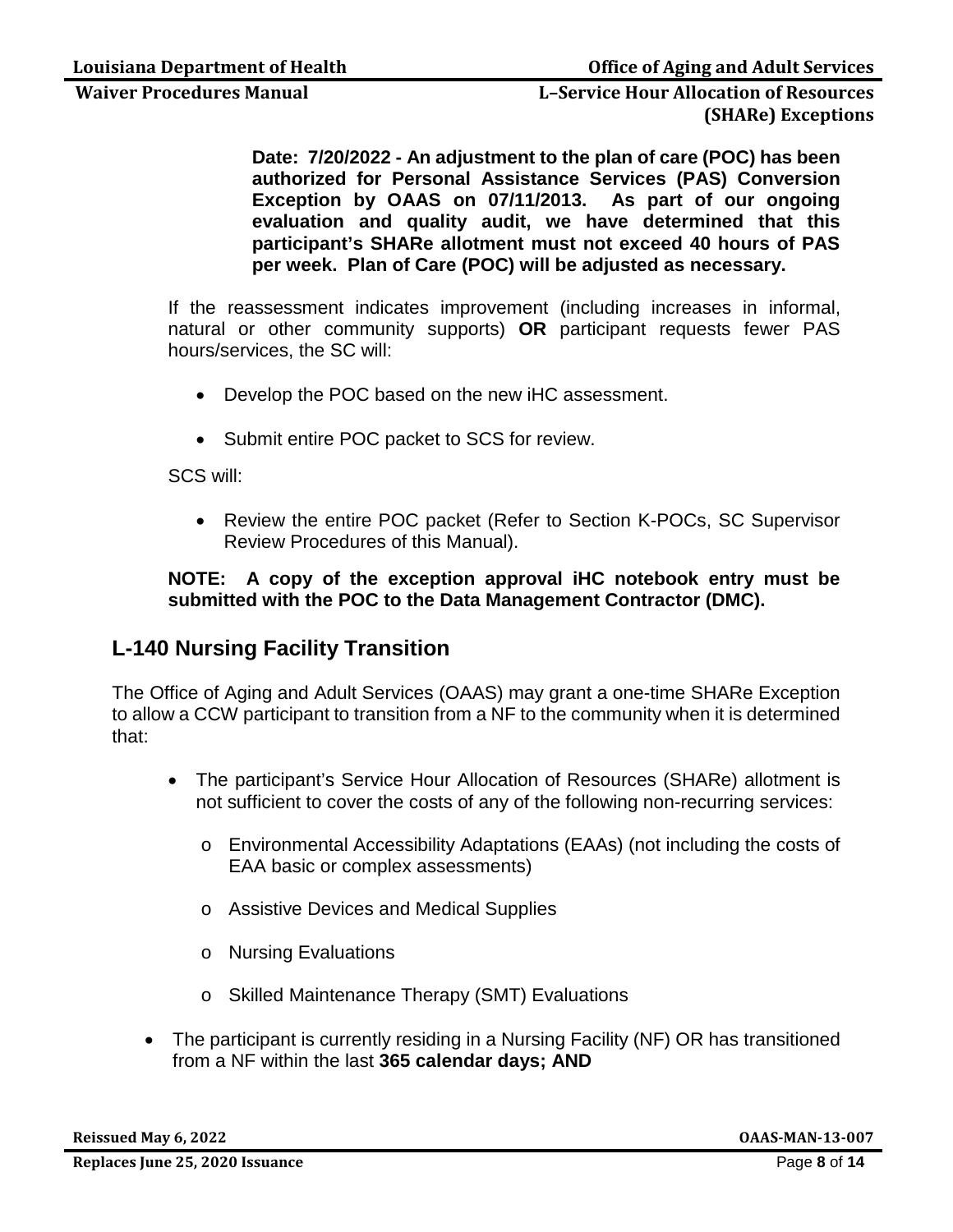• The Participant is enrolled in My Place Louisiana (MFP) or My Choice Louisiana (MCL).

When this criteria is met, OAAS may grant a **one-time** SHARe exception to cover only the services identified above for the participant to successfully transition into the community. Nursing Facility Transition SHARe exceptions can only be community. Nursing Facility Transition SHARe exceptions can only be authorized/accessed once for any individual.

## **L-140.5 Procedures**

SC will:

- Perform all necessary steps to determine the total POC cost including both non-recurring and recurring services;
- Determine if the participant's SHARe allotment is sufficient to support successful transition without compromising the participant's health and welfare; and
- Submit a request for the **one-time** SHARe exception with all necessary documentation to RO.
	- o The SC's request will include:
		- Participant's first and last name;
		- Last 4 digits of the participant's Social Security Number;
		- Date that the participant transitioned from the nursing facility (if applicable);
		- Date of the last iHC assessment; and
		- **Explanation as to why the one-time SHARe exception is needed.**

### **NOTE: The request must be made prior to requesting MFP (Money Follows the Person/My Place) or My Choice Louisiana funds.**

The SC will:

- Respond to RO questions and requests for additional information.
- Send the Transition Coordinator (TC) a copy of the participant's POC (if requested/needed by the TC).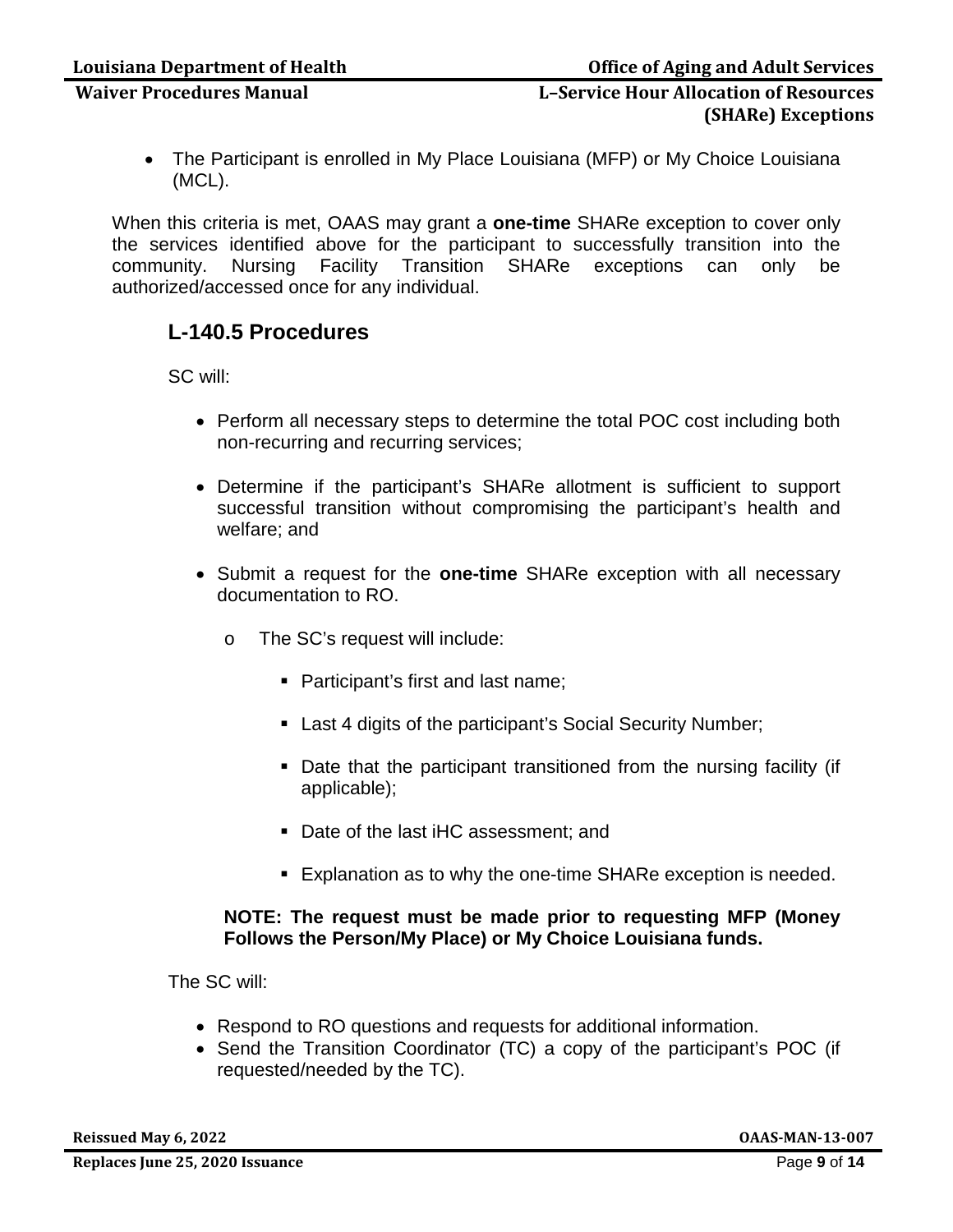RO will:

- Prepare and send a recommendation to the TC.
- Assist the TC with any questions or requests for additional information.

### TC will:

- Submit the **one-time** SHARe Exception request to the Service Review Panel (SRP) with the following documents:
	- o TC's written recommendation;
	- o POC Budget;
	- o EAA bids (if applicable);
	- o Documentation of non-recurring equipment, medical supplies, etc. (if applicable); and
	- o Nurse/SMT service recommendations (if applicable).
- Respond to SRP's follow up questions or requests for more information, as applicable;
- Notify RO and the SC of SRP's final outcome/decision regarding the request.

SRP will:

- Review all submitted documentation on a case-by-case basis in order to determine if the participant's circumstances warrant a **one-time** SHARe exception;
- Make a final determination based on the documentation/information presented;
- Communicate the final decision to the RO in accordance with established SRP procedures.

Upon final notification of the SRP approval, the SC will document this exception in the iHC notebook. The notebook entry must include the following: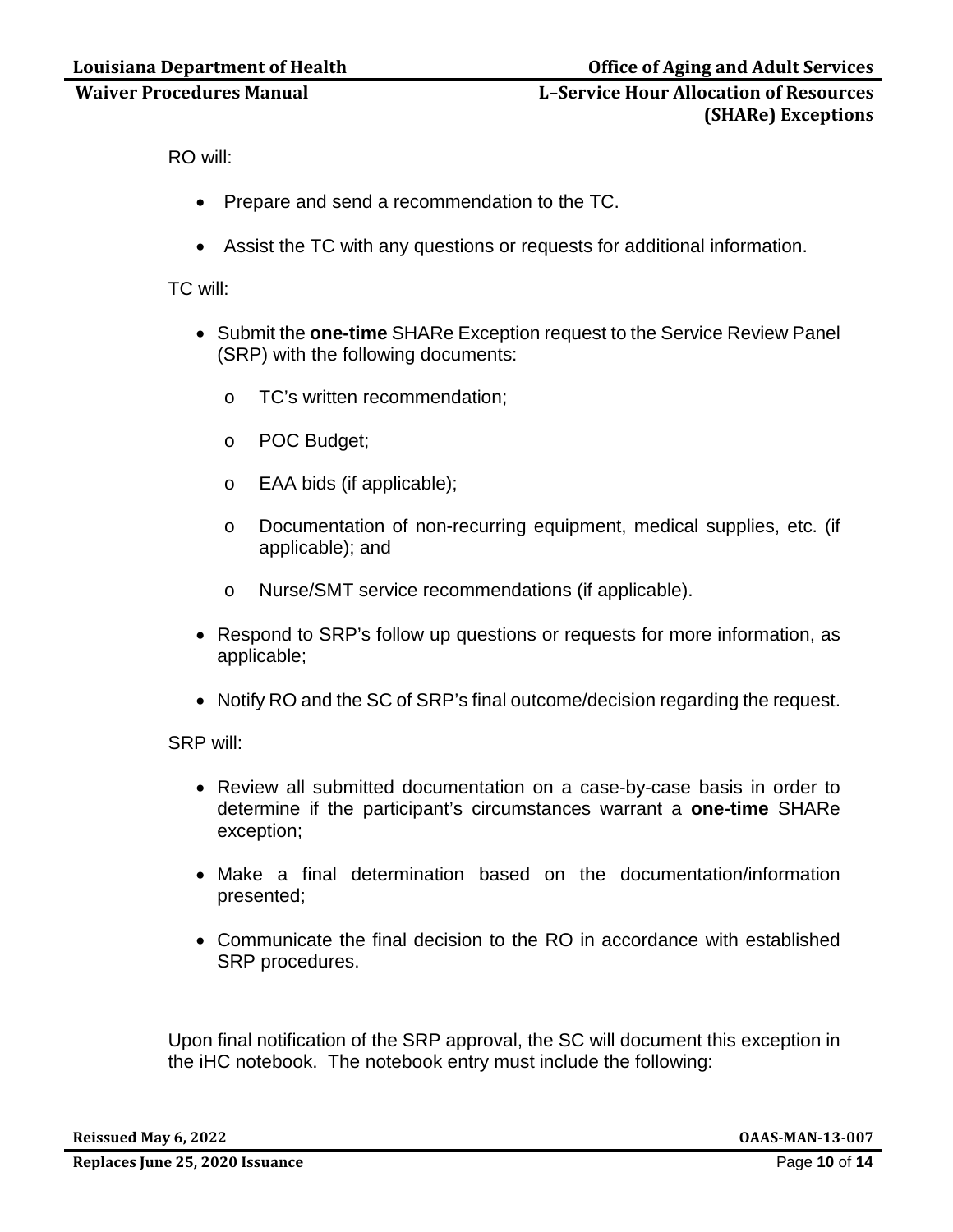- o iHC date,
- o The type of SHARe Exception; and
- o The following statement: "An adjustment to the Plan of Care (POC) has been authorized for Nursing Facility Transition SHARe Exception by OAAS on (INSERT INTIAL DATE of OAAS Authorization). As part of our ongoing evaluation and quality audit, we have determined that this participant has met the criteria to receive the one-time NF Transition Exception for the SHARe allocation to be increased by \$ The module the costs of needed non-recurring services during the first 365 calendar days post transitioning from the NF).

SC will:

• Revise the POC, Flexible Schedule and Budget to reflect the amount needed to cover the one-time SHARe exception.

**NOTE: If EAA services are requested, the cost of the EAA Assessor Basic and Complex Assessments AND any EAA Administrative fees, if any, will NOT be included in the total SHARe Exception amount (i.e. amount of the approved one-time SHARe Exception). These costs must be paid out of the participant's approved budget.**

• Submit the entire POC packet to the SC Supervisor for approval (Refer to Section K-POC, SC Supervisor Review Procedures of this Manual).

### **NOTE: A copy of the exception approval iHC notebook entry must be submitted with the POC to the Data Management Contractor (DMC).**

## **L-150 InterRAI Home Care (iHC) Assessment Conversion**

In December 2021, the Office of Aging and Adult Services (OAAS) transitioned from the use of the Minimum Data Set-Home Care assessment to the interRAI Home Care (iHC) assessment. With the transition to the iHC and an updated OAAS Resource Utilization Groups III-Home Care (RUG III/HC) Category, some cases with no measureable improvement (change) in functioning or health status may experience a change in RUG score that results in a reduction of the allocated budget amount due to the iHC's algorithm.

A Community Choices Waiver (CCW) participant may be eligible to receive a SHARe exception to remain at the same budget amount allocated by the last MDS-HC assessment if there was no improvement in ADL coding (coded the same or has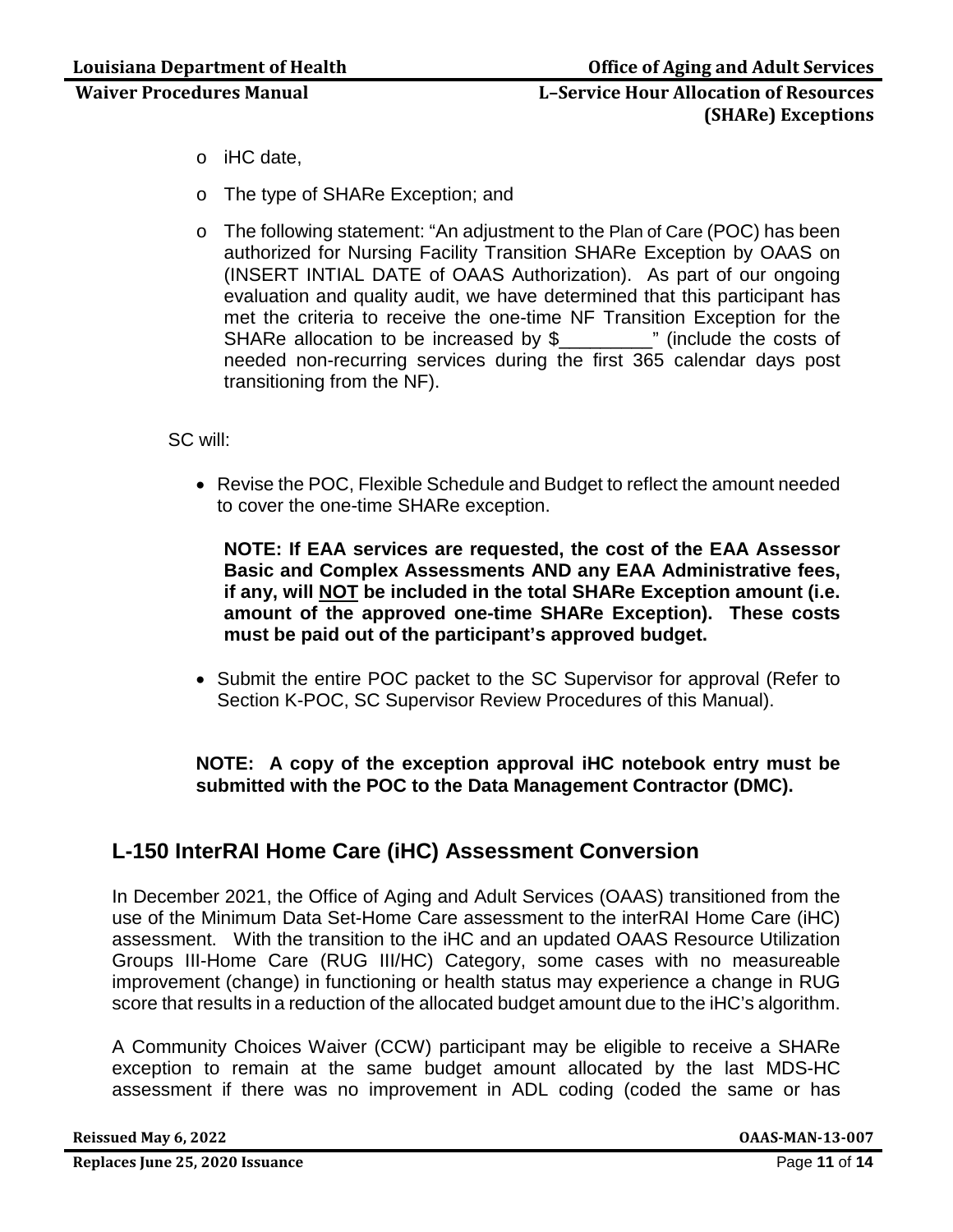increased) or if the participant has a current diagnosis of hemiparesis which was coded on the MDS-HC and cannot be coded on the iHC.

## **L-140.5 Procedures**

For the CCW participant's first iHC assessment since the transition from the MDS-HC to the iHC, the Support Coordinator (SC) will review the iHC assessment to determine if the participant has had a change in RUG category and a reduction in their allocated budget.

The SC will review the iHC to determine if the participant meets any of the following criteria:

- There was no measureable improvement (change) in functioning, condition or diagnoses;
- All of the late loss ADLs (Bed mobility, Eating, Toileting {including Toilet Transfer for the iHC} and Transferring, remain (coded) the same or have increased (more need) on the iHC assessment; **AND**
- There is a change in the participant's RUG category that results in a reduction in the allocated budget amount.

### **OR**

- The participant has a current diagnosis of hemiparesis;
- The diagnosis of hemiparesis is coded on their last MDS-HC assessment;
- There is no measureable improvement (change) in functioning AND the late loss ADLs are coded the same or have increased (more need) on the iHC assessment; **AND**
- There is a change in the participant's RUG category due to the absence of hemiparesis coding on the iHC, which results in a reduction in the allocated budget amount.

After completing the interRAI (iHC) assessment, the SC will submit the iHC and last MDS-HC assessments along with documentation that the criteria is met, to the SC Supervisor (SCS) for review.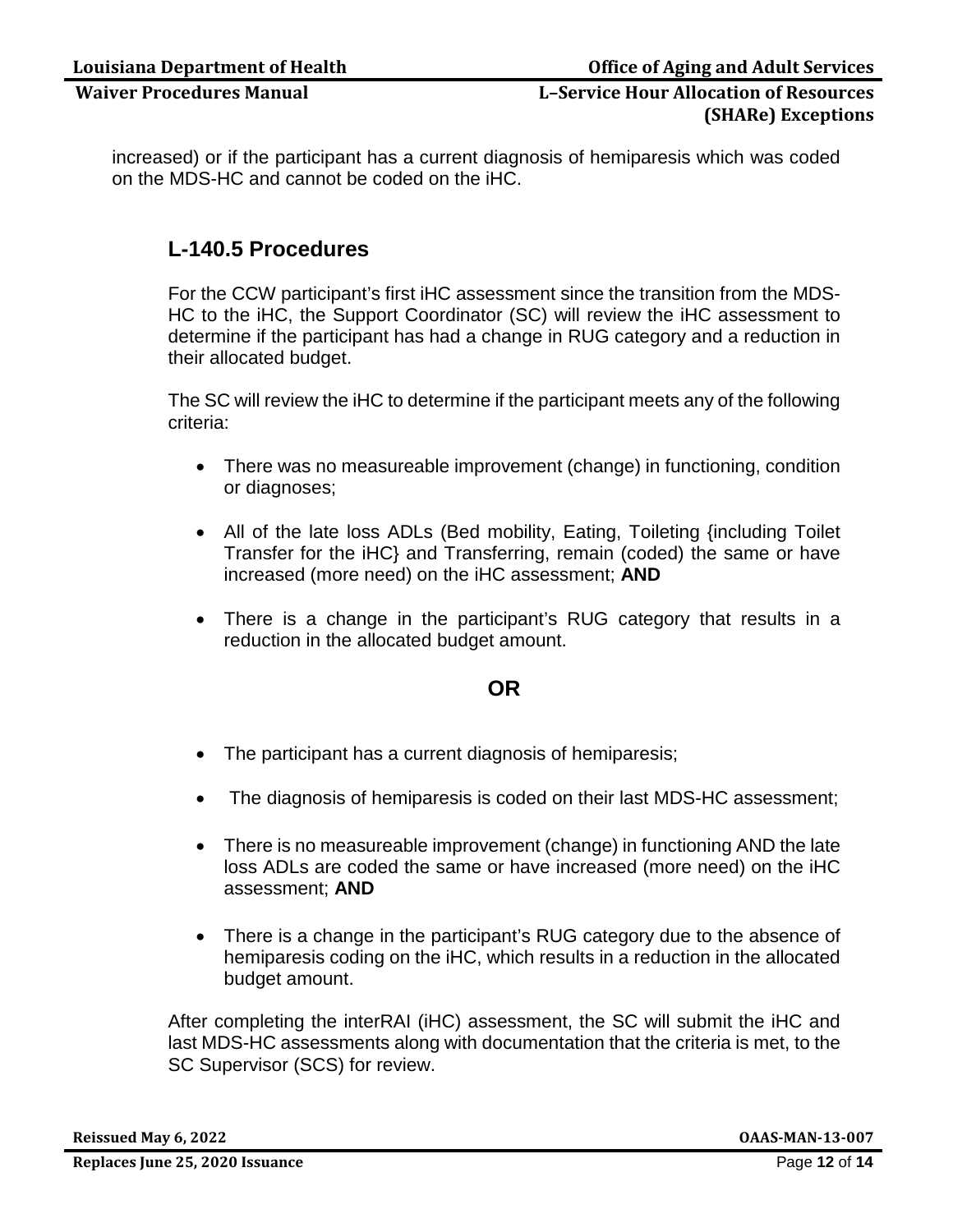Support Coordinator Supervisor (SCS) will:

- Review the both assessments and documentation for the above criteria.
- Send to RO for approval if the above criteria are met.

**NOTE: Only FIRST TIME requests for the iHC Conversion SHARe exception require RO review. Once approved by RO, the SC and SCS must review to ensure the participant continues to meet the exception criteria.** 

RO will (First Time Review Only):

- Review both assessments and submitted documentation to determine if the SHARe Exception should be granted for this participant and that the requested budget amount is appropriate.
- If the exception is warranted, RO will send an approval email to the SC and SC supervisor with the below standard approval statement.

SC will:

- Document the exception in the notebook section of the iHC. The notebook entry must include the following:
	- o iHC date;
	- o Last MDS-HC date;
	- o Type of SHARe Exception;
	- o List of criteria that is met; and
	- o The following statement: "An adjustment to the Plan of Care (POC) has been authorized for **an iHC Conversion SHARe Exception** by OAAS on (INSERT INITIAL DATE of OAAS Authorization). As part of our ongoing evaluation and quality audit, we have determined that this participant's SHARe allotment must not exceed {insert the participant's prior MDS-HC based budget allocation amount} \$XX,XXX. The POC will be adjusted as necessary."

**EXAMPLE of iHC Notebook Entry:**

**Date: 2/10/2022-- An adjustment to the Plan of Care (POC) has been authorized for an iHC Conversion SHARe Exception by OAAS on**